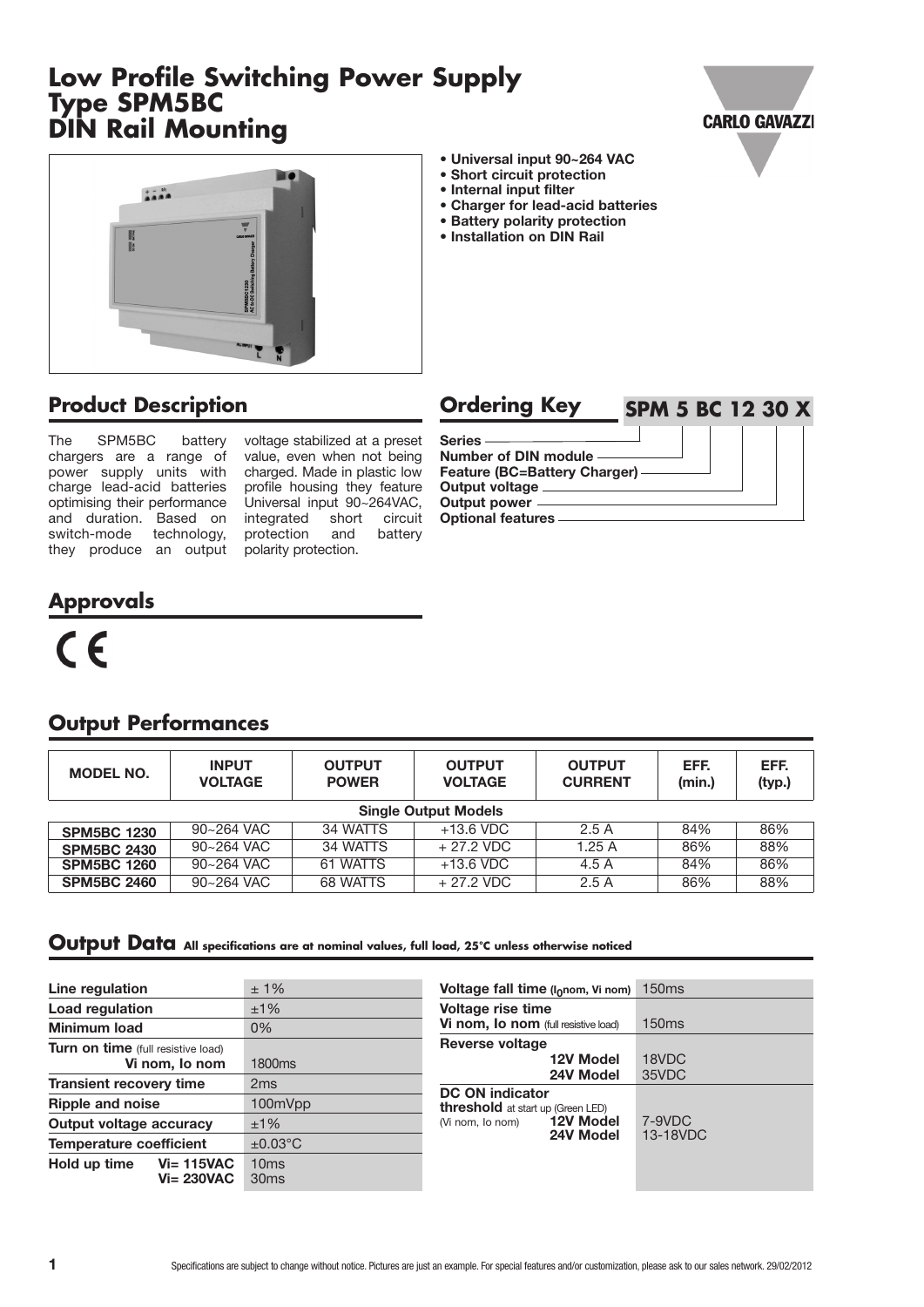

| Rated input voltage Inom                       | 100 - 240VAC  | Inrush current                  |              |
|------------------------------------------------|---------------|---------------------------------|--------------|
| Voltage range                                  |               | $Vi=115VAC$                     | 30A          |
| <b>AC IN</b>                                   | 90 - 264VAC   | $Vi = 230VAC$                   | 60A          |
| <b>DC IN</b>                                   | 120 - 375VDC  | <b>Power dissipation</b>        |              |
| Rated input current                            |               | $(Ni:230VAC, 10 nom)$ 12V Model | 5.5W         |
| Vi: 115/230VAC lo nom                          |               | 24V Model                       | 10.9W        |
| 30W Model                                      | 680mA / 430mA | <b>Frequency range</b>          | $47 - 63$ Hz |
| 60W Model                                      | 1230mA/780mA  | Leakage current                 |              |
| <b>Power dissipation</b><br>Vi: 230VAC, lo nom |               | <b>Input-Output</b>             | < 0.25mA     |
| 30W Model<br>60W Model                         | 5.5W<br>10.9W |                                 |              |

# **Input Data** All specifications are at nominal values, full load, 25°C unless otherwise noticed

# Controls and Protections All specifications are at nominal values, full load, 25°C unless otherwise noticed

| Rated overload protection   | 105-110% @ Vi nom                 | Internal surge voltage                                |                                   |
|-----------------------------|-----------------------------------|-------------------------------------------------------|-----------------------------------|
| Input fuse                  | T2A/250VAC internal <sup>1)</sup> | protection IEC 61000-4-5                              | Varistor                          |
| <b>Output short circuit</b> | Hiccup mode                       | <b>Power Rdy</b>                                      |                                   |
| Over voltage protection     | <b>VDC</b><br>Min.<br>Max.        | Rdy ON: Threshold at start up 12V Model<br>24V Model  | 10-11 VDC<br>17-19 VDC<br>7-8 VDC |
| 12V Model<br>24V Model      | 18<br>15<br>33<br>30              | Rdy OFF: Threshold at start up 12V Model<br>24V Model | 13-15 VDC                         |
|                             |                                   | <b>Battery polarity protection</b>                    | Yes                               |

<sup>1)</sup> Fuse not replaceable by user

## General Data All specifications are at nominal values, full load, 25°C unless otherwise noticed

| <b>Ambient temperature</b>                      | $-40^{\circ}$ C to $+51^{\circ}$ C | <b>MTBF</b> (Bellcore issue 6 $@$ 40 $°C$ , GB) |                                            |
|-------------------------------------------------|------------------------------------|-------------------------------------------------|--------------------------------------------|
| Derating (+51 $^{\circ}$ C to +61 $^{\circ}$ C) | 2.5%/°C (see curve)                | 30W 12V Model                                   | 668000 Hours                               |
| <b>Relative humidity</b>                        | $20 \sim 95\%$ RH                  | 24V Model<br>60W 12V Model                      | 688000 Hours<br>568000 Hours               |
| Storage temperature                             | $-40^{\circ}$ C to $+85^{\circ}$ C | 24V Model                                       | 588000 Hours                               |
| <b>Cooling</b>                                  | Free air convection                | <b>Case material</b>                            | Plastic                                    |
| <b>Insulation voltage</b>                       |                                    | <b>Altitude</b>                                 | 4850m                                      |
| Input-Output                                    | 3.000VAC/4242VDC min               | Dimensions LxWxD mm (inch)                      | $91(3.58) \times 90(3.54) \times 57(2.24)$ |
| Insulation resistance I/O                       | 100MΩ min (@ 500VDC)               | Weight                                          | 270q                                       |
| <b>Switching Frequency</b>                      | 50 Khz min 100 Khz max             | Packing                                         | 330 <sub>g</sub>                           |

# **Norms and Standards**

| <b>Vibration resistance</b> | meet IEC 60068-2-6<br>(10-500Hz, 2G, along X, Y, Z)<br>each Axis, 60 min for each<br>Axis) | <b>CE</b> | EN 61000-6-3,<br>EN 55022 Class B,<br>EN 61000-3-2.<br>EN 61000-3-3.                                                                                                          |
|-----------------------------|--------------------------------------------------------------------------------------------|-----------|-------------------------------------------------------------------------------------------------------------------------------------------------------------------------------|
| <b>Shock resistance</b>     | meet IEC 60068-2-27<br>(15G, 11ms, 3 Axis, 6 faces,<br>3 times for each face)              |           | EN 61000-6-2,<br>EN 55024.<br>EN 61000-4-2 level 4,                                                                                                                           |
| <b>LVD</b>                  | EN 60950-1                                                                                 |           | EN 61000-4-3 level 3<br>EN 61000-4-4 level 4<br>EN 61000-4-5 L-N level 3<br>EN 61000-4-6 level 3<br>EN 61000-4-8 level 4<br>EN 61000-4-11.<br>FNV 50204 Level 2<br>EN 61204-3 |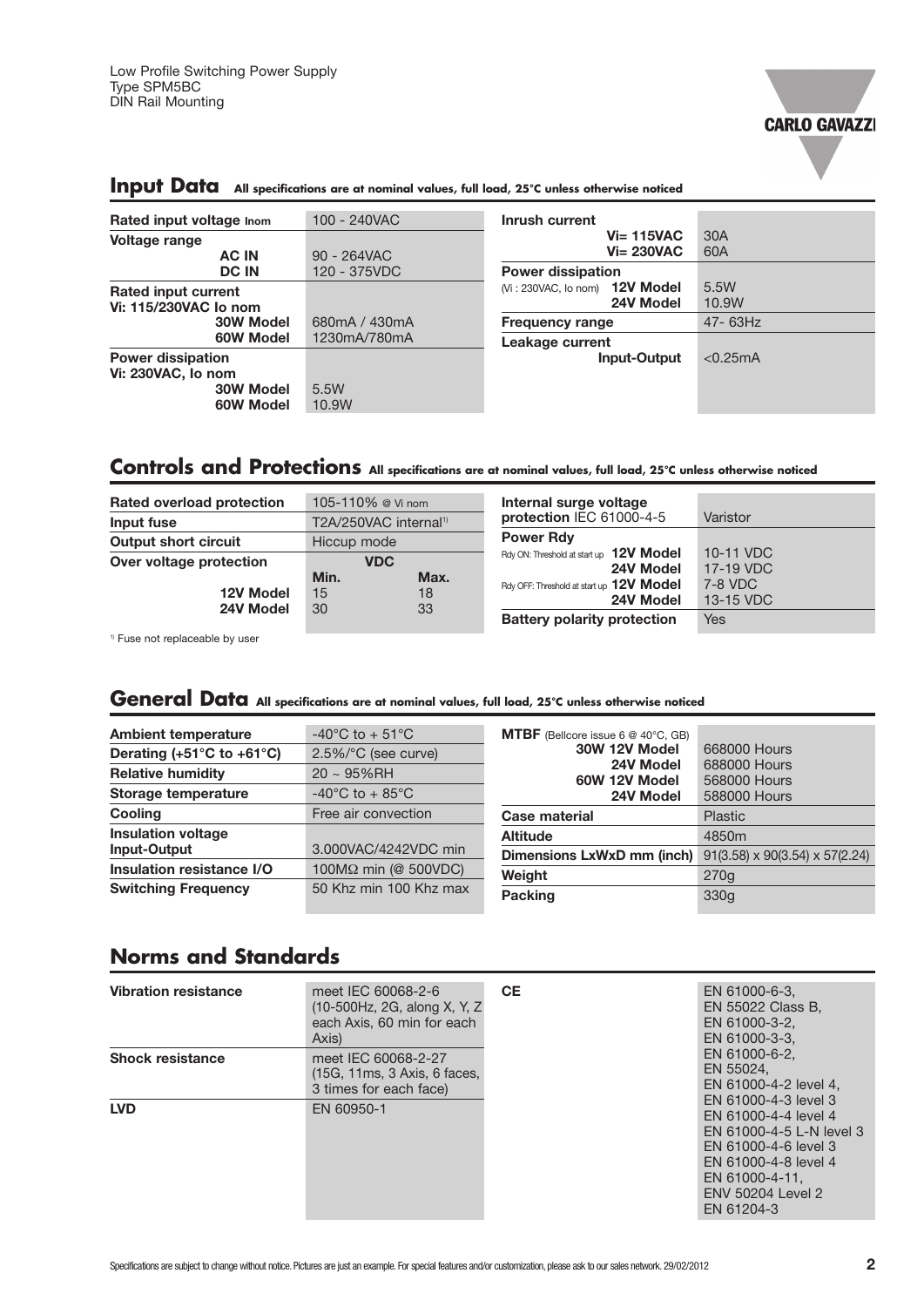

# **Block Diagrams**



# **Pin Assignement and Front Controls**

| Pin No.    | <b>Designation</b> | <b>Description</b>                                           |
|------------|--------------------|--------------------------------------------------------------|
| 1, 2       | <b>RDY</b>         | A normal open relay contact for DC ON level control          |
| 3          | ۰                  | Negative output terminal                                     |
| 4          | ÷                  | Positive output terminal                                     |
| 5          |                    | Input terminals (phase conductor, no polarity at DC input)   |
| 6          | N                  | Input terminals (neutral conductor, no polarity at DC input) |
| <b>LED</b> | <b>DC ON</b>       | Operation indicator LED                                      |
| <b>LED</b> | <b>BAT FAIL</b>    | Battery reverse indicator LED                                |

# **Typ. Current Limited Curve**